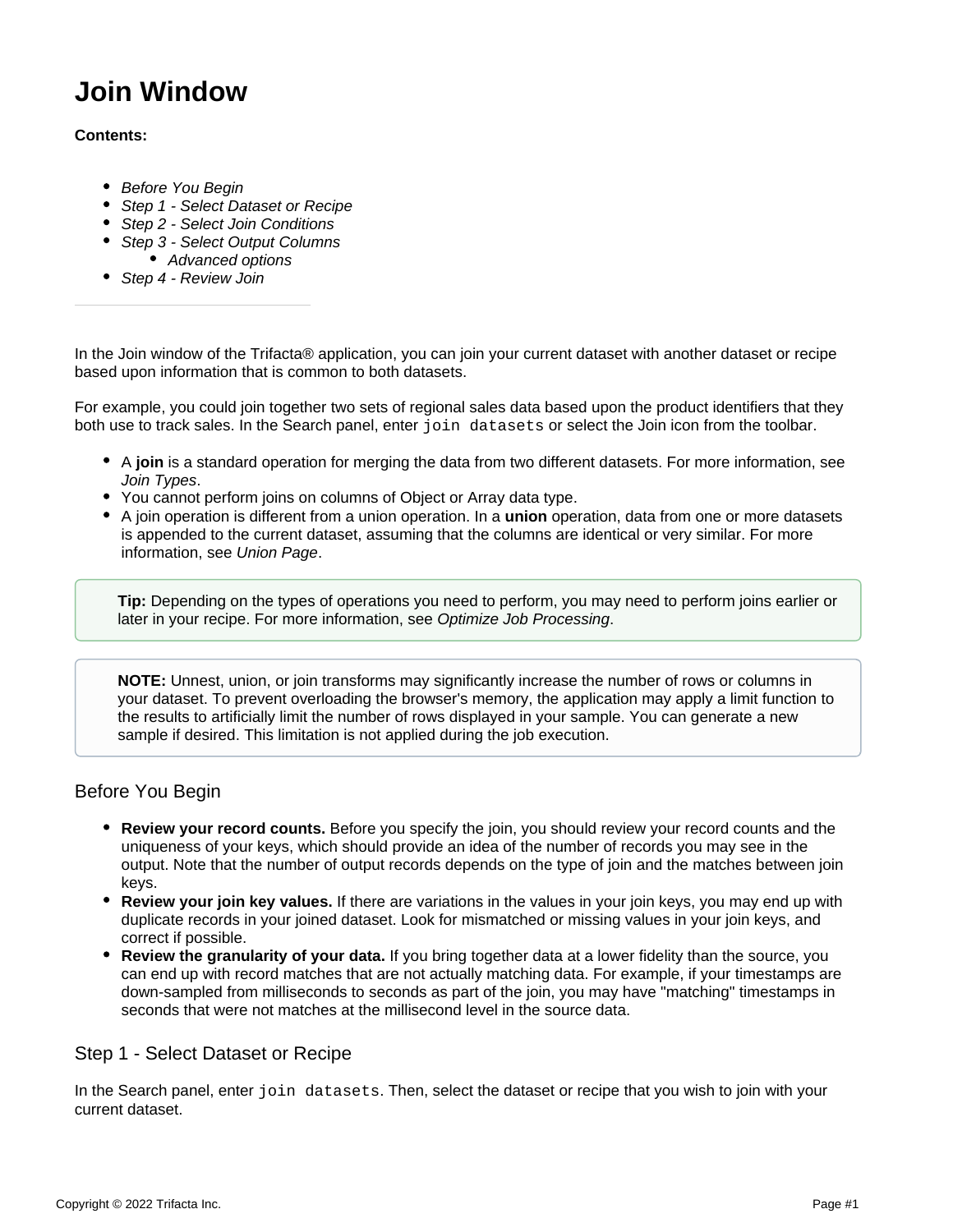| Choose dataset or recipe to join with POS-r01 $-$ 2.txt |                                          |               |             |                  |     |                                                       |  |  |  |  |  |  |  |
|---------------------------------------------------------|------------------------------------------|---------------|-------------|------------------|-----|-------------------------------------------------------|--|--|--|--|--|--|--|
| Q Search                                                |                                          |               |             |                  |     |                                                       |  |  |  |  |  |  |  |
| Recipes in current flow                                 | Datasets in current flow<br>All datasets |               |             |                  |     |                                                       |  |  |  |  |  |  |  |
| Name                                                    | <b>Last Updated</b>                      | Source        | <b>Data</b> |                  |     |                                                       |  |  |  |  |  |  |  |
| POS-r03.txt                                             | Today at 11:05 AM                        | <b>A</b> HDFS |             | # ITEM_NBR       | RBC | <b>PRODUCT DESC</b>                                   |  |  |  |  |  |  |  |
| POS-r02.txt                                             | Today at 11:05 AM                        | <b>A</b> HDFS |             | 491000           |     | ACME RICE CRACKERS CHEESE                             |  |  |  |  |  |  |  |
| POS-r01.txt                                             | Today at 11:05 AM                        | <b>m</b> HDFS |             | 474000           |     | ACME RICE CRACKERS SESAME                             |  |  |  |  |  |  |  |
|                                                         |                                          |               |             | 498000<br>555000 |     | ACME RICE CRACKERS ONION                              |  |  |  |  |  |  |  |
| REF_CAL.txt                                             | Today at 11:05 AM                        | <b>A</b> HDFS |             | 562000           |     | ACME RICE CRACKERS BBQ<br>ACME RICE CRACKERS ORIGINAL |  |  |  |  |  |  |  |
| REF_PROD.txt<br>$\checkmark$                            | Today at 11:05 AM                        | <b>A</b> HDFS |             | 352000           |     | ACME RICE CRACKERS TERIYAKI                           |  |  |  |  |  |  |  |
|                                                         |                                          |               |             | 528000           |     | ACME SODAS UNSALTED                                   |  |  |  |  |  |  |  |
|                                                         |                                          |               |             | EODDOO           |     | AOME CODAC CALTER                                     |  |  |  |  |  |  |  |

# **Figure: Select dataset or recipe to join**

You can use the Data tab to preview the data in the selected object.

**NOTE:** You must have read access to the object to join it to your dataset.

- Use the Search bar to locate specific objects.
- Click **Accept**.

# <span id="page-1-0"></span>Step 2 - Select Join Conditions

In the next step, you specify the type of join and one or more join keys (columns).

| Join type                         |
|-----------------------------------|
| Inner                             |
|                                   |
| Join keys<br>$\bullet$ # Item_Nbr |
| $= (Equal to)$                    |
| O # ITEM_NBR                      |
|                                   |
| <b>Results summary</b>            |
| Based on current samples          |
| Rows in Current                   |
| Rows in Joined-in                 |
| Rows in Output                    |
|                                   |
|                                   |
| <b>Back</b>                       |
|                                   |
|                                   |
|                                   |
|                                   |
|                                   |
|                                   |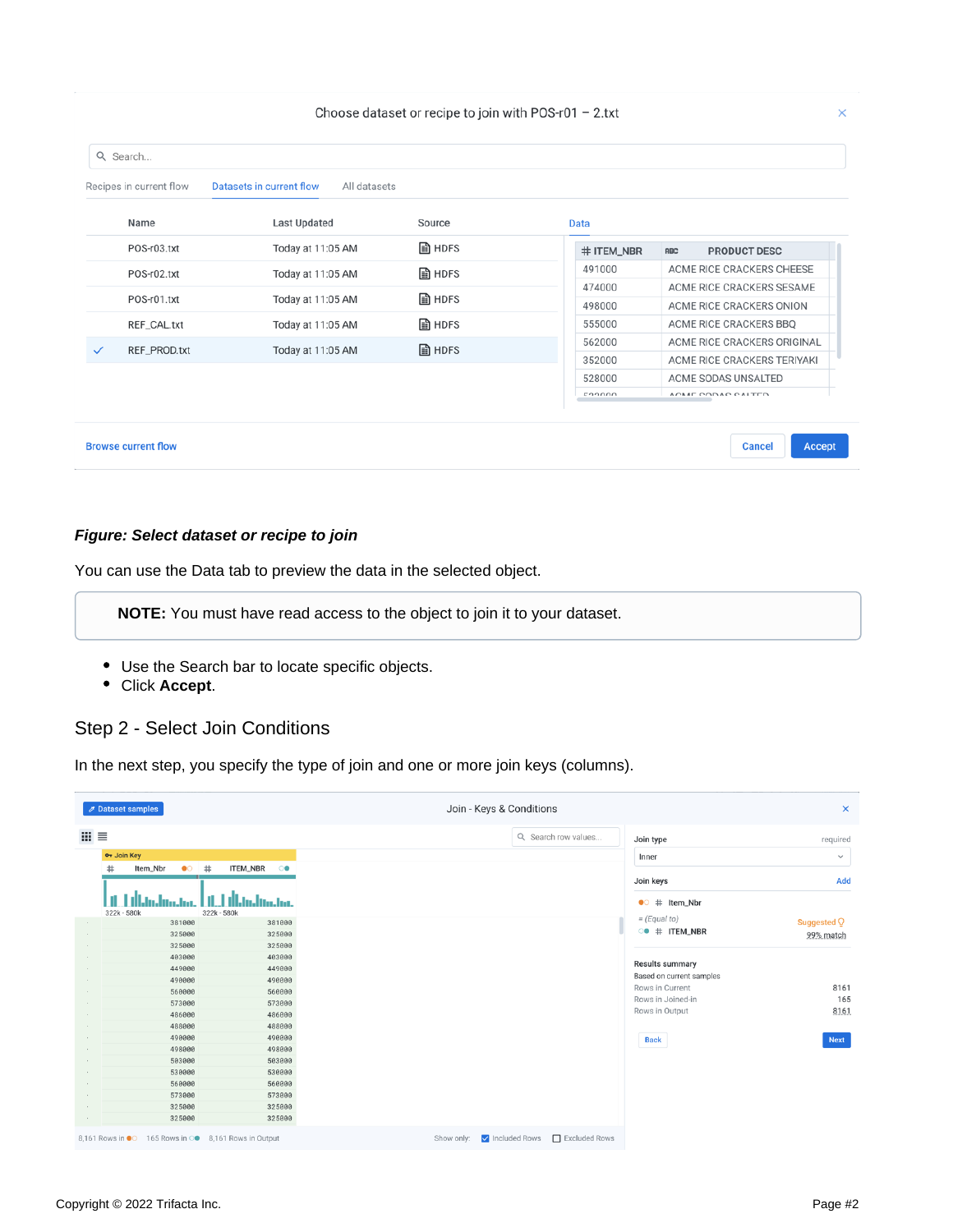# **Figure: Specify join type and join keys**

#### **Dataset samples:**

Mouse over the Dataset samples indicator to see the current samples from the datasets that are part of the join. For more information, see [Samples Panel](https://docs.trifacta.com/display/SS/Samples+Panel).

#### **Join type:**

From the drop-down, select the type of join to apply.

#### **Join keys:**

In the above image, the platform has determined that the item number (Item\_Nbr) field of Region 1 data and the item number (ITEM\_NBR) field from REF\_PROD should be used as the keys for performing the join.

- To make changes to the two join keys, mouse over the specified keys:
	- To remove the two columns as join keys, click the X icon.
	- To edit the keys to use and other key options, click the Pencil icon. See below.
	- To add more join keys, click **Add**.

**NOTE:** Be careful applying multiple join keys. Depending on the join type, this type of join can greatly expand the size of the generated data.

## **Edit keys:**

By default, matches between join keys are performed on a strict, case-sensitive matching between key values in the selected columns. In some cases, it may be useful to loosen the conditions under which matches are found. The following options are applied to the join key columns in both sources to attempt to find matches. After the join is executed, no data in either column is changed based on these selections.

| <b>Option</b>                | <b>Description</b>                                                                                                                                                         |
|------------------------------|----------------------------------------------------------------------------------------------------------------------------------------------------------------------------|
| fuzzy match                  | Use a fuzzy matching algorithm for key value matching.                                                                                                                     |
|                              | <b>Tip:</b> Use this option to perform fuzzy join matching of primary keys between datasets.                                                                               |
|                              |                                                                                                                                                                            |
|                              | <b>NOTE:</b> Fuzzy joins can only be applied to String data types. Other data types cannot be fuzzy-matched using<br>the algorithm.                                        |
|                              | Fuzzy matching uses the doublemetaphone algorithm for matching strings (keys). Both primary encodings of each key<br>value must match. See DOUBLEMETAPHONEEQUALS Function. |
| Ignore case                  | Ignore case differences between the join key values for matching purposes.                                                                                                 |
| Ignore special<br>characters | Ignore all characters that are not alphanumeric, accented Latin characters, or whitespace, prior to testing for a match.                                                   |
| Ignore<br>whitespace         | Ignore all whitespace characters, including spaces, tabs, carriage returns, and newlines.                                                                                  |

#### **Summary:**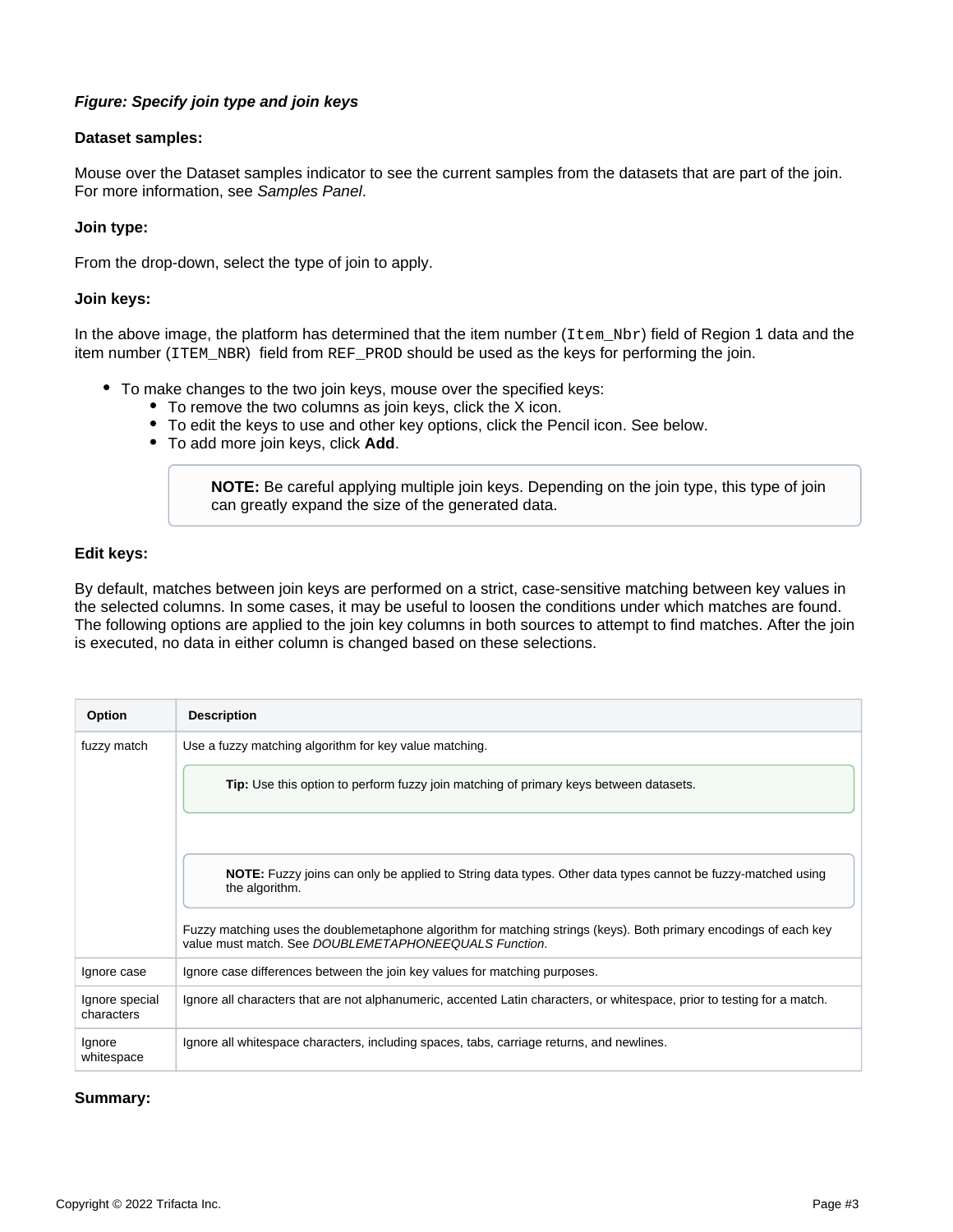You can use these metrics to identify the likelihood of accurate matching between the join keys and the row count generated in the output.

Click **Next**.

# <span id="page-3-0"></span>Step 3 - Select Output Columns

From the selected datasets, you can specify the columns to include in the output.

| Join - Output Columns                                                                |                                                      |                  |             |           |  |                  |          |           |  |                |   |                   |           |         | $\times$                               |           |             |          |                      |                                                      |                        |                   |                          |
|--------------------------------------------------------------------------------------|------------------------------------------------------|------------------|-------------|-----------|--|------------------|----------|-----------|--|----------------|---|-------------------|-----------|---------|----------------------------------------|-----------|-------------|----------|----------------------|------------------------------------------------------|------------------------|-------------------|--------------------------|
| $\mathbf{m} \equiv$<br>Q Search row values.<br>Columns<br><b>Join Output Preview</b> |                                                      |                  |             |           |  |                  |          |           |  |                |   |                   |           |         |                                        |           |             |          |                      |                                                      |                        |                   |                          |
|                                                                                      |                                                      |                  |             |           |  |                  |          |           |  |                |   |                   |           |         |                                        |           |             |          |                      |                                                      | Q Search columns       |                   |                          |
| #                                                                                    | Item_Nbr                                             | $\bullet$        | #           | ITEM_NBR1 |  | $\circ\bullet$   | #        | Store_Nbr |  | $\bullet$      | # | WM_Week           | $\bullet$ | $\odot$ | Daily                                  | $\bullet$ | #           | Whse_Nbr | $O$ R                |                                                      |                        |                   |                          |
|                                                                                      |                                                      |                  |             |           |  |                  |          |           |  |                |   |                   |           |         |                                        |           |             |          |                      | All (30)                                             | $\bullet$ Current (16) | ○● Joined-In (14) |                          |
|                                                                                      |                                                      |                  |             |           |  |                  |          |           |  |                |   |                   |           |         |                                        |           |             |          | ٠<br>$-$             |                                                      |                        |                   | Source                   |
| 322k - 580k                                                                          |                                                      |                  | 322k - 580k |           |  |                  | $1 - 99$ |           |  |                |   | 201.05k - 201.05k |           |         | Feb 1 - Feb 8                          |           | $0 - 7.04k$ |          |                      | $\checkmark$                                         | Column                 |                   |                          |
|                                                                                      |                                                      | 381000<br>325000 |             |           |  | 381000<br>325000 |          |           |  | $\overline{2}$ |   |                   |           |         | 201050 2013/02/08<br>201049 2013/02/07 |           |             |          | $\theta$<br>$\theta$ | ☑<br>ᠳ                                               | Item_Nbr               |                   | $\bullet$                |
|                                                                                      |                                                      | 325000           |             |           |  | 325000           |          |           |  | $\overline{2}$ |   |                   |           |         | 201049 2013/02/07                      |           |             |          | $\theta$             | $\overline{\mathsf{v}}$<br>$\mathbf{O}_{\mathbf{T}}$ | <b>ITEM_NBR</b>        |                   | $\circ$                  |
|                                                                                      |                                                      | 403000           |             |           |  | 403000           |          |           |  | $\overline{2}$ |   |                   |           |         | 201049 2013/02/07                      |           |             |          | $\theta$             |                                                      |                        |                   |                          |
|                                                                                      |                                                      | 449000           |             |           |  | 449000           |          |           |  | $\overline{2}$ |   |                   |           |         | 201049 2013/02/07                      |           |             |          | $\Omega$             | ☑                                                    | Store_Nbr              |                   | $\bullet$                |
|                                                                                      |                                                      | 490000           |             |           |  | 490000           |          |           |  | $\overline{2}$ |   |                   |           |         | 201049 2013/02/07                      |           |             |          | 6094                 | $\blacktriangleright$                                | WM_Week                |                   | $\bullet$                |
|                                                                                      |                                                      | 560000           |             |           |  | 560000           |          |           |  | $\overline{2}$ |   |                   |           |         | 201049 2013/02/07                      |           |             |          | 6094                 |                                                      |                        |                   |                          |
|                                                                                      |                                                      | 573000           |             |           |  | 573000           |          |           |  | $\overline{2}$ |   |                   |           |         | 201049 2013/02/07                      |           |             |          | 6094                 | $\blacktriangleright$                                | Daily                  |                   | $\bullet$                |
|                                                                                      |                                                      | 486000           |             |           |  | 486000           |          |           |  | $\overline{a}$ |   |                   |           |         | 201049 2013/02/07                      |           |             |          | 6054                 | $\overline{\mathsf{S}}$                              | Whse_Nbr               |                   | $\bullet$                |
|                                                                                      |                                                      | 488000           |             |           |  | 488000           |          |           |  | 3              |   |                   |           |         | 201049 2013/02/07                      |           |             |          | 6054                 |                                                      |                        |                   |                          |
|                                                                                      |                                                      | 490000<br>498000 |             |           |  | 490000<br>498000 |          |           |  | 3<br>3         |   |                   |           |         | 201049 2013/02/07<br>201049 2013/02/07 |           |             |          | 6054<br>6054         | $\overline{\mathsf{v}}$                              | Whse_Name              |                   | $\bullet$                |
|                                                                                      |                                                      | 503000           |             |           |  | 503000           |          |           |  | 3              |   |                   |           |         | 201049 2013/02/07                      |           |             |          | 6054                 | $\blacktriangleright$                                | POS_Sales              |                   | $\bullet$                |
|                                                                                      |                                                      | 530000           |             |           |  | 530000           |          |           |  | 3              |   |                   |           |         | 201049 2013/02/07                      |           |             |          | 6054                 |                                                      |                        |                   | $\bullet$                |
|                                                                                      |                                                      | 560000           |             |           |  | 560000           |          |           |  | 3              |   |                   |           |         | 201049 2013/02/07                      |           |             |          | 6054                 | $\blacktriangleright$                                | POS_Qty                |                   |                          |
|                                                                                      |                                                      | 573000           |             |           |  | 573000           |          |           |  |                |   |                   |           |         | 201049 2013/02/07                      |           |             |          | 6054                 | $\overline{\mathsf{S}}$                              | POS_Cost               |                   | $\bullet$                |
|                                                                                      |                                                      | 325000           |             |           |  | 325000           |          |           |  |                |   |                   |           |         | 201049 2013/02/07                      |           |             |          | $\theta$             | $\overline{\mathbf{v}}$                              | Net_Ship_Qty           |                   | $\bullet$                |
|                                                                                      |                                                      | 325000           |             |           |  | 325000           |          |           |  |                |   |                   |           |         | 201049 2013/02/07                      |           |             |          | $\theta$             |                                                      |                        |                   |                          |
|                                                                                      |                                                      | 326000           |             |           |  | 326000           |          |           |  |                |   |                   |           |         | 201049 2013/02/07                      |           |             |          | $\theta$             | $\overline{\smile}$                                  | Sales_Type             |                   | $\bullet$                |
|                                                                                      |                                                      | 327000           |             |           |  | 327000           |          |           |  |                |   |                   |           |         | 201049 2013/02/07                      |           |             |          | $\theta$             |                                                      |                        |                   |                          |
|                                                                                      |                                                      | 328000           |             |           |  | 328000           |          |           |  |                |   |                   |           |         | 201049 2013/02/07                      |           |             |          | $\theta$             | <b>Advanced options</b>                              |                        |                   |                          |
|                                                                                      |                                                      | 351000           |             |           |  | 351000           |          |           |  |                |   |                   |           |         | 201049 2013/02/07                      |           |             |          | $\theta$             |                                                      |                        |                   |                          |
|                                                                                      | 8,161 Rows in ●○ 165 Rows in ○● 8,161 Rows in Output |                  |             |           |  |                  |          |           |  |                |   |                   |           |         |                                        |           |             |          |                      | <b>Back</b>                                          |                        |                   | <b>Save and Continue</b> |

#### **Figure: Select output columns**

#### **Select columns:**

Review the list of available columns, which are displayed for both sources.

- Use the search panel to search for specific columns.
- To include all columns:
	- Click the All, Current, or Join-In tabs.
	- Click the checkbox at the top of the list.

# <span id="page-3-1"></span>**Advanced options**

#### **Name prefixes**

You can apply prefixes to column names in the joined dataset, which can be helpful for tracking the source of a column in complex datasets. For example, you may wish to prepend each column from a dataset called, salesRe gion01 with the prefix: sR01.

- **Name prefix for columns in Current data:** Enter a prefix to apply to the names of columns sourced from your current dataset that appear in the joined output.
- **Name prefix for columns in Joined\_in data:** Enter a prefix to apply to the names of columns sourced from the joined-in dataset that appear in the joined output.